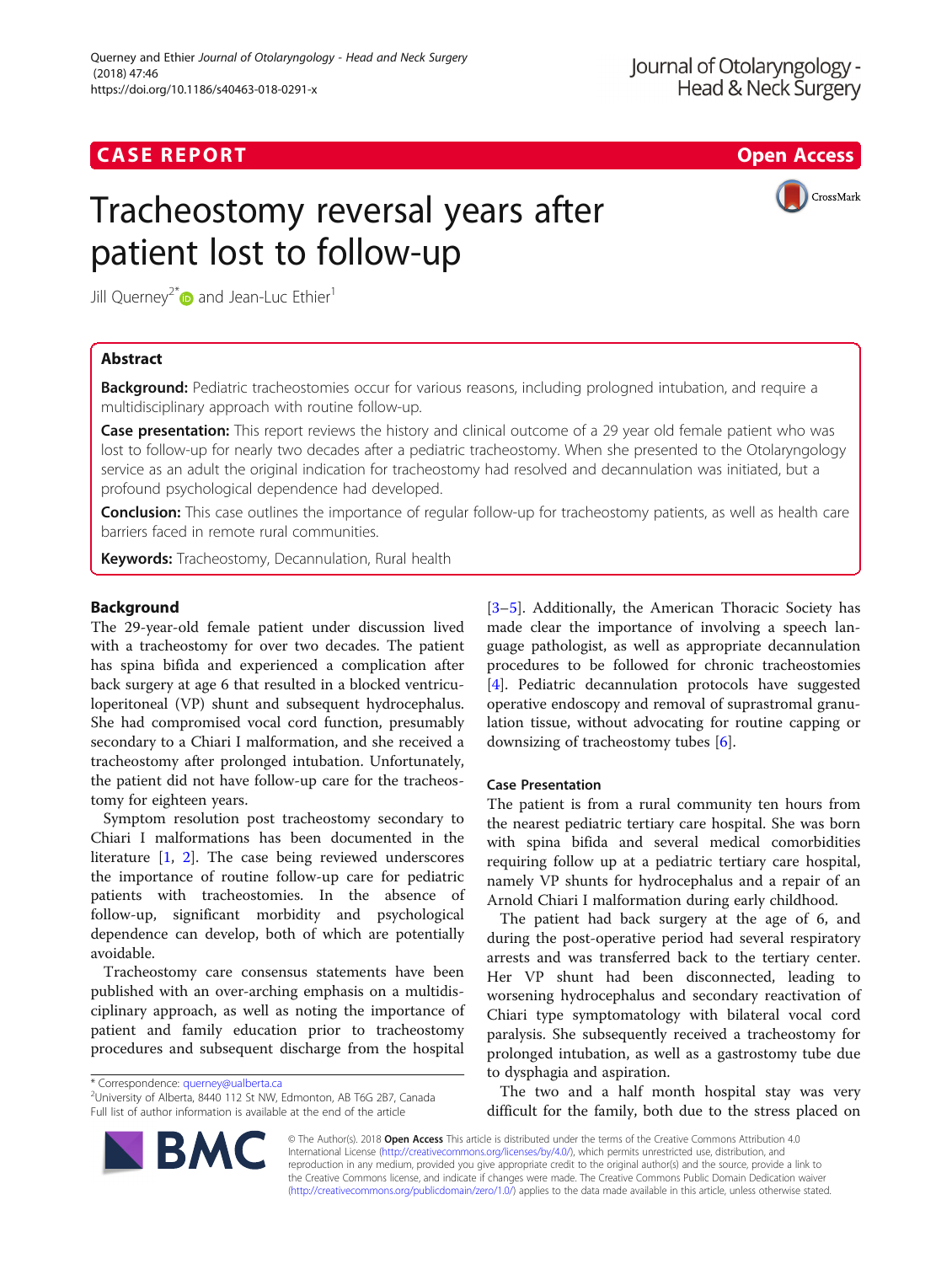the family with regards to the patient's health, and financially as they travelled ten hours by car and could not return home. After two months in hospital the patient's mother signed a document stating she was taking full responsibility for her daughter's health and they were discharged home against medical advice. No follow-up appointments were organized for the tracheostomy, although they still had annual follow-up for other medical conditions at this institution.

Over the years, the patient's breathing and eating improved significantly. At the age of 22, the patient was able to eat small amounts of food without evidence of aspiration through the tracheostomy. Although the patient was deemed to be a fairly high risk of aspiration, she only had pneumonia diagnosed once during her tracheostomy period. While the patient had a weak voice, her speech continued to improve.

The reversal of the tracheostomy was a very long transition. The first referral to the senior author was made in 2010, and the physical exam of the patient was significant for mobile vocal cords with an anterior glottic gap. The tracheostomy was occluded in the office and the patient was able to breath with improved velopharyngeal closure and cord mobility. A plan was therefore developed to wean the patient from her tracheostomy. A barium swallow and videofluoroscopy revealed that the patient had difficulties with the oral and pharyngeal phases of swallowing, and that she was at moderate risk for complications secondary to dysphagia. The possibility that the tracheostomy might be worsening the patient's swallowing function, as well as the risk of oral intake, were clearly reviewed with the patient and her family. A second opinion from a laryngologist was obtained and supported the opinion that decannulation was indicated.

The reversal process was delayed as a result of the family deferring follow-up care for a couple of years. When the patient eventually returned, a sleep study conducted reported no respiratory distress with the tracheostomy corked and a normal apnea-hypopnea index. From that point forward, the patient began to sleep with her tracheostomy corked, and the family was encouraged to stop suctioning completely. Just over one year later, decannulation and closure of the tracheostoma site was completed under local anesthetic and tolerated extremely well. Following the procedure, the facial expression on the patient's face alone was worth every second of work and counseling done by the senior author!

## **Discussion**

This unnecessarily prolonged use of a tracheostomy underlies the importance of follow-up, and the unfortunate

outcomes that can result when patients are lost to follow-up care. Furthermore, health care in rural and remote areas can be complicated by the travel requirements for specialist appointments.

The care and medical management of chronic pediatric tracheostomies has been previously outlined, with importance placed on a multidisciplinary approach, and recommended protocols for follow up care place an emphasis on family education  $[3, 4, 6-8]$  $[3, 4, 6-8]$  $[3, 4, 6-8]$  $[3, 4, 6-8]$  $[3, 4, 6-8]$  $[3, 4, 6-8]$  $[3, 4, 6-8]$ . We endorse these recommendations and in addition advocate for the inclusion of a discussion regarding the importance of follow-up appointments, appropriate inter-appointment intervals, and giving families an idea of what should be expected upon discharge.

Similar to much of the practice of medicine, cases such as this one aren't straightforward; however, several social issues need to be addressed. To begin, the patient's family was overwhelmed and they perceived a lack of support. Hospital programs to address these issues for families would be optimal. Many improvements have been implemented to support patients and their families since our patient's experience; however, we still need to strive to help families despite the financial constraints in the health care system.

A burden of responsibility also lies with the patient's primary caregivers with respect to taking her health in their own hands, and arranging for appropriate care and follow-up. While the form signed to discharge the patient against medical advice absolved the hospital of liability, it didn't negate the need for follow-up care. It behooves us as physicians to take into consideration the potential long-term sequelae of patients acting against our recommendations and we need to ensure patients or their caregivers fully understand the situation and potential implications.

The reversal of the tracheostomy was a very prolonged process. The patient and her family had developed a severe psychological dependence toward the tracheostomy, and she had to make progress with respect to her dysphagia. Had time-appropriate follow-up occurred, the psychological aspect of this case might have been avoided or at least mitigated. Overall, the patient fell through the cracks in the health care system at multiple levels; and awareness surrounding the importance of follow-up care is essential to prevent history from repeating itself.

## Conclusion

Ensuring that follow-up appointments are arranged is essential for appropriate patient care, as is attending those appointments. Patients living in rural and remote areas have less access to specialists, and may require more involvement and oversight to arrange all necessary follow-up appointments. The above case outlines the